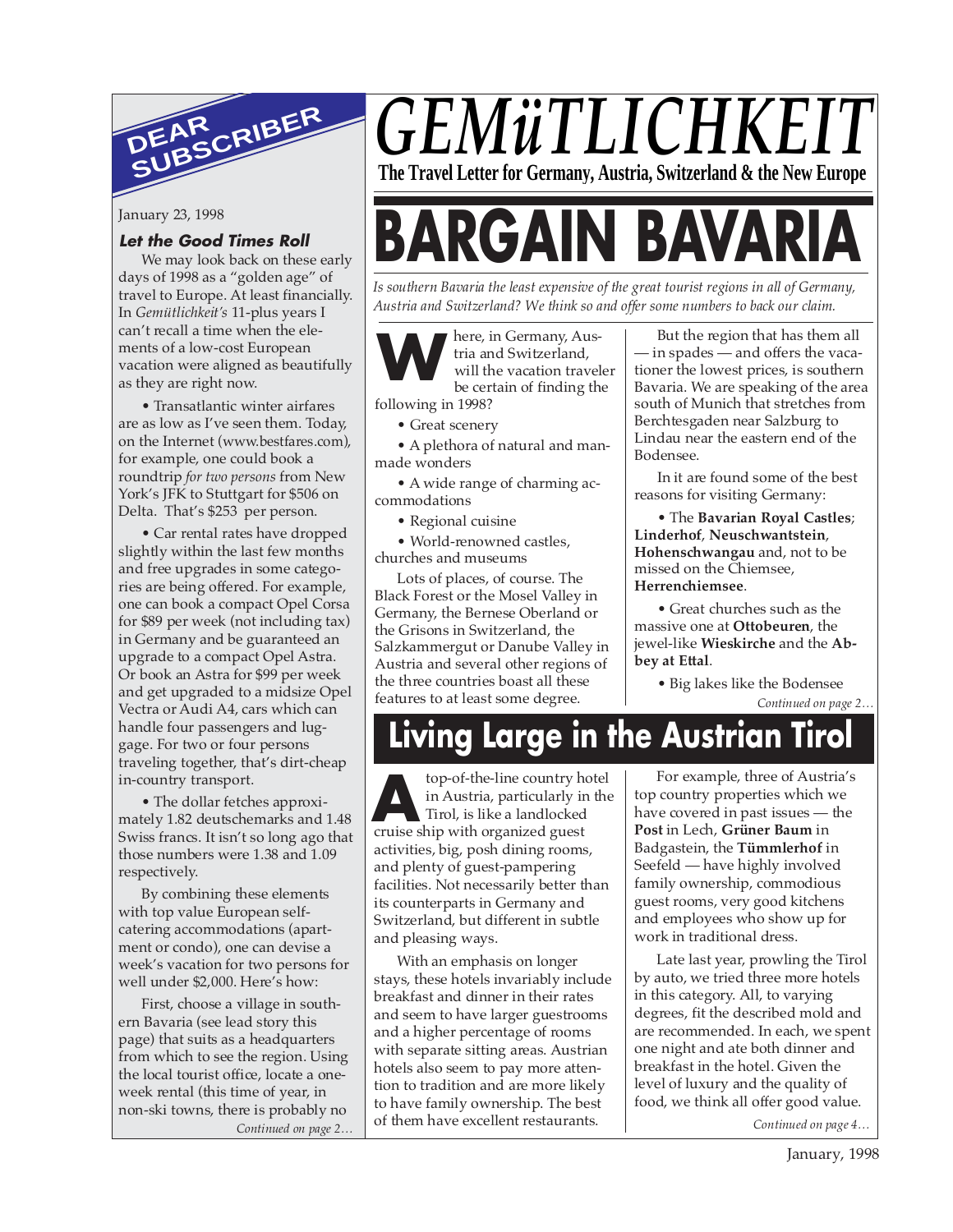#### *DEAR SUBSCRIBER Continued from page 1*

need to even book ahead). Prices start at about \$200 per week. Then purchase your air tickets, arrange for the car and away you go. The cost: air from the East Coast, \$800; condo/ apartment rental for a week, \$250; VW Golf for a week including tax and airport pickup charges \$115; fuel for 800 miles, \$92. That's a total of \$1257 and leaves \$743 for meals and incidentals. The cost from other parts of the U.S. will be slightly more due to the higher airfare, but we are seeing ads on the West Coast for \$400 roundtrip fares.

Now is the time. Don't wait. - RHB

#### *BAVARIAN BARGAINS Continued from page 1*

and Chiemsee and lovely small ones such as the quiet Königsee, near Berchtesgaden.

• Germany's version of the Alps, including the jagged Wetterstein range with the country's highest peak, the Zugspitze.

• Quaint country towns full of ornately painted houses such as Mittenwald, which Goethe called "a living picture book."

• Historical sites like Adolph Hitler's **"Eagle's Nest"** and the scant remains of the Nazi sanctuary at Obersalzberg, near Berchtesgaden.

• Resort towns like Garmisch-Partenkirchen, Schliersee and Bad Reichenhall.

#### **The Gemütlichkeit Hotel Rate Index**

*A*s a way of comparing hotel costs in various regions and cities we have devised a rather simple, decidedly unscientific index. It shows the average rack rate cost for the cheapest single room in each city's threestar hotels. For our source, we used the *1997 Michelin Red Guides* for Germany and Switzerland.

Unfortunately, there is no Red Guide for Austria so Salzburg (included in the *Michelin Red for Germany*) is the only Austrian town listed.

(Since, for this first appearance of the index, we chose mainly small to midsize cities popular with tourists, it is probably not fair to include Salzburg. Because is it Austria's third largest city — behind Vienna and Graz — and probably attracts more tourism than any town on the list, its hotel room prices should more properly be compared with places like Vienna, Berlin, Munich, Hamburg, Lucerne and Zürich.)

Our methodology in creating the index was simple; in each town we

• Some of the world's best beer.

Best of all, compared to regions which equal its charm and popularity, southern Bavaria is a bargain. As you can see from the new *Gemütlichkeit* **Hotel Rate Index** (box above), the principal tourism cities of southern Bavaria are much less expensive hotel-wise than their counterparts elsewhere in Germany and Switzerland.

bypassed the four and five-star hotels and averaged the lowest price for a single room among the three leading three-star establishments.

The assumption is that the lowest single room rate is indicative of a hotel's overall rates and that our average for top three-star hotels is indicative of a town's overall hotel rates.

| Salzburg (A)                                             | \$126 |
|----------------------------------------------------------|-------|
| Zermatt (S)                                              | \$119 |
| Interlaken (S)                                           | \$95  |
| Montreux (S)                                             | \$94  |
| Heidelberg (G)                                           | \$93  |
| Appenzell (S)                                            | \$90  |
| Garmisch-Partenkirchen (G)                               | \$82  |
| Rothenburg (G)                                           | \$78  |
| Baden-Baden (G)                                          | \$77  |
| $S$ ion $(S)$                                            | \$67  |
| Rudesheim (G)                                            | \$61  |
| Bamberg (G)                                              | \$58  |
| Trier $(G)$                                              | \$58  |
| <b>Bad Reichenhall (G)</b>                               | \$56  |
| Lindau(G)                                                | \$49  |
| Füssen (G)                                               | \$49  |
| Berchtesgaden (G)                                        | \$48  |
| Schliersee (G)                                           | \$44  |
| $\cdot$ 1.116<br>$c_{\rm eff}$ . The state $c_{\rm eff}$ |       |

Southern Bavarian towns in bold face type

Many use the Bavarian capital, Munich, as a headquarters when visiting the area. Others drive the busy, east-west, German Alpine Road, overnighting at the better-known towns such as Lindau, Garmisch-Partenkirchen, or Berchtesgaden. Nothing wrong with such plans, but there is an even cheaper, more peaceful, way to see the region.

For those a bit more adventurous,

| <i><b>GEMüTLICHKEIT</b></i><br><b>Vol. 12, No. 1</b>                                                                                                                                                                                                                                                                                                                                                                                                                                                                                                                              |  |                                                                                                                                                                    | <b>HOTEL RESTAURANT RATING KEY</b>                                 |                                             |                                                                         |                         |
|-----------------------------------------------------------------------------------------------------------------------------------------------------------------------------------------------------------------------------------------------------------------------------------------------------------------------------------------------------------------------------------------------------------------------------------------------------------------------------------------------------------------------------------------------------------------------------------|--|--------------------------------------------------------------------------------------------------------------------------------------------------------------------|--------------------------------------------------------------------|---------------------------------------------|-------------------------------------------------------------------------|-------------------------|
| January, 1998                                                                                                                                                                                                                                                                                                                                                                                                                                                                                                                                                                     |  | The Travel Letter for Germany, Austria, Switzerland & the New Europe                                                                                               | <b>Rating Scale</b><br>Excellent                                   | <b>Scale</b><br>$16 - 20$                   | <b>Hotel Rating Criteria</b><br>People/Service                          | 30%                     |
| <b>Editor &amp; Publisher:</b><br><b>Associate Editors:</b><br><b>Contributing Editors:</b>                                                                                                                                                                                                                                                                                                                                                                                                                                                                                       |  | Robert H. Bestor, Jr.<br>Elizabeth Schiller<br>C. Fischer, R. Holliday                                                                                             | Above Average<br>Average<br>Adequate<br>Unacceptable               | $12 - 15$<br>$8 - 11$<br>$4 - 7$<br>$0 - 3$ | Location/Setting<br>Guestrooms<br>Public rooms<br>Facilities/Restaurant | 15%<br>30%<br>5%<br>20% |
| <b>Design &amp; Composition:</b><br><b>Consulting Editor:</b><br><b>Subscription Dept:</b>                                                                                                                                                                                                                                                                                                                                                                                                                                                                                        |  | Paul T. Merschdorf<br>Thomas P. Bestor<br>Andy Bestor, K. Steffans                                                                                                 | <b>Value Rating</b><br><b>Outstanding Value</b><br>Very Good Value | Scale<br>$17 - 20$<br>$12 - 16$             | <b>Restaurant Criteria</b><br>Food<br>Service                           | 65%<br>20%              |
| <b>Gemütlichkeit</b> (ISSN 10431756) is published monthly by UpCountry Publish-<br>ing, 2892 Chronicle Avenue, Hayward, CA 94542. TOLL FREE: 1-800/521-<br>6722 or 510/538-0628. Fax: 510/582-8296. e-mail gemut@pacbell.net. Sub-<br>scriptions are \$67 per year for 12 issues. While every effort is made to provide<br>correct information in this publication, the publishers can make no quarantees<br>regarding accuracy. Periodicals postage paid in Hayward, CA.<br><b>POSTMASTER: SEND ADDRESS CHANGES TO:</b><br>Gemütlichkeit, 2892 Chronicle Ave., Hayward, CA 94542 |  | Average Value<br>Below Average Value<br>A Rip-Off                                                                                                                  | $9 - 11$<br>$5 - 8$<br>$0 -$<br>4                                  | Atmosphere                                  | 15%                                                                     |                         |
|                                                                                                                                                                                                                                                                                                                                                                                                                                                                                                                                                                                   |  | Special <b><i>O</i></b> Designation<br>By virtue of location, decor, charm, warmth of management, or<br>combination thereof, an especially pleasant establishment. |                                                                    |                                             |                                                                         |                         |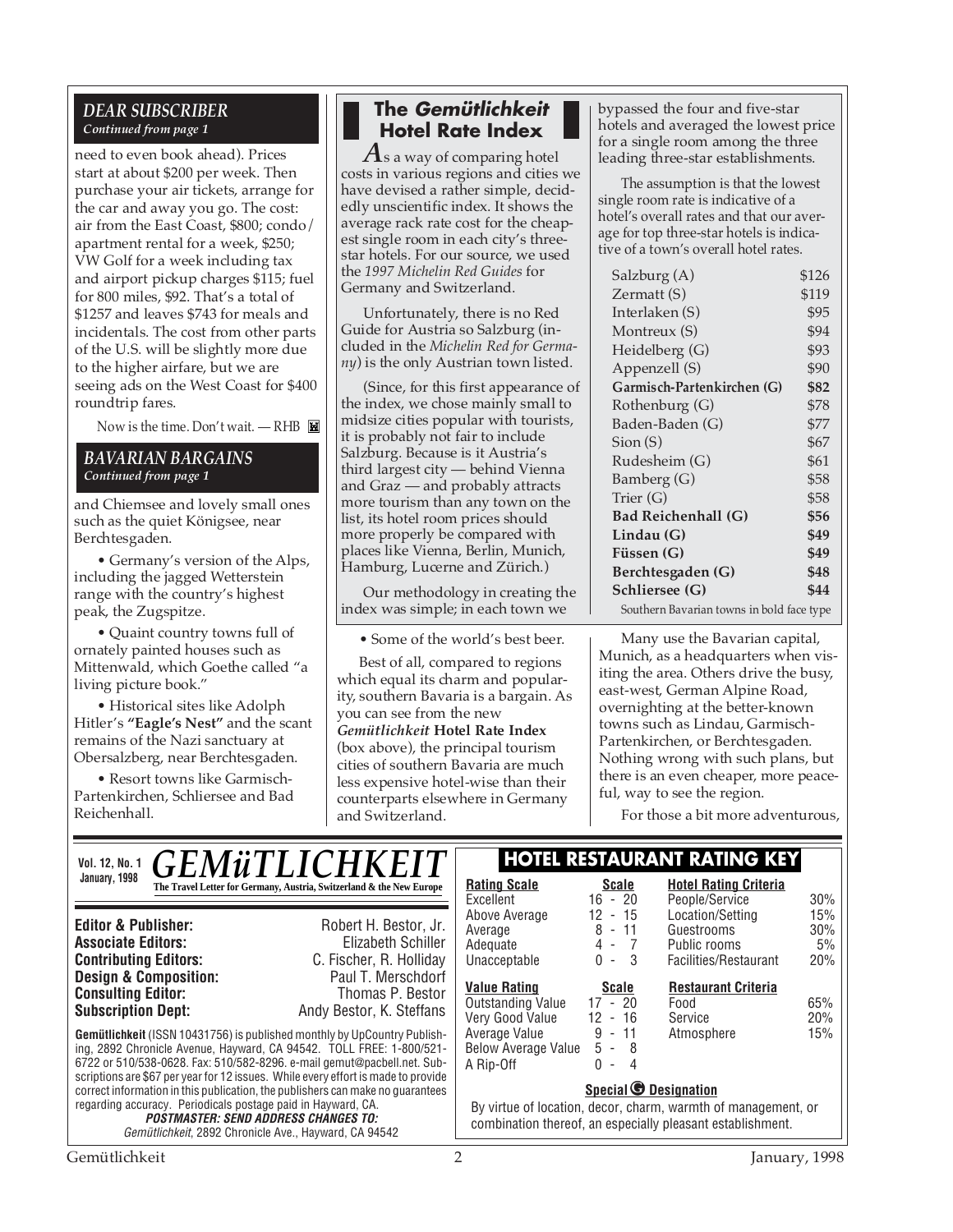there are dozens of places just slightly off the beaten path where plenty of comfortable accommodations can be found for well under \$100 for two persons.

This month we have compiled a sampling of lesser-known villages and towns offering low prices for three-star accommodations. Some are so small you will need maps at 1:200,000 or 1:150,000 scale such as *Die General Karte for Germany #25* & *#26* or *ADAC Karte Deutschland #15* to find them.

We have listed the local tourist authority for each. In addition to the usual information provided on things to see and do, they are the best source of listings for self-catering rentals (apartments, condos, etc.), which are the least expensive way to vacation in Bavaria. Last year, a member of our advisory board rented a studio apartment in Garmisch-Partenkirchen — probably southern Bavaria's most expensive destination outside of Munich with small kitchen and balcony with mountain view. The price was \$267 for one week for two persons.

The hotels listed have not necessarily been rated by *Gemütlichkeit*, we mention them only as possibilities.

#### **NEAR FÜSSEN**

Nesselwang

About 17 km (11 miles) northwest of Füssen. Tourist Office, Hauptstr. 18, D-87484, tel. +49/8361/923040, fax 923044.

The **Hotel Post's** (Haupstr. 25, tel. +49/8361/30910, fax 30973) best doubles rent for about \$83. The hotel has a beer garden and a beer museum.

#### Seeg

About 20 km (13 miles) north and slightly west of Füssen. Tourist Office, Haupstr. 39, D-87637, tel. +49/8364/983033, fax 983040.

The **Pension Heim** (Aufmberg 8, tel. +49/8364/258, fax 10 51) has long received *Gemütlichkeit's* enthusiastic recommendation. Double rooms about \$72.

#### Halblech About 13 km (8 miles) northwest of Füssen on Red Road 17. Tourist Office, Bergstrasse, D-87642 Buching, tel. +49/8368/285, fax 7221.

The 17-room **Hotel Giselstein**, in Halblech-Buching (Füssener Str. 16, tel. +49/8368/260, fax 885) has doubles for about \$70 and threecourse meals under \$14.

#### Eisenberg-Zell

About 12 km (8 miles) west and a little north of Füssen. Take the road to Nesselwang and turn right at Kreuzegg. Tourist Office, Pröstener Str. 9, D-87637 Buching, tel. +49/ 8364/1237, fax 987154.

The **Burghotel Bären** (Dorf Str. 4, D-87637, Eisenberg-Zell, tel. +49/ 8363/5011, fax 73119) has a highly regarded restaurant and double rooms for about \$80.

#### **NEAR GARMISCH- PARTENKIRCHEN** Kochel am See

Thirty-six km (23 miles) northwest of GP at the northeast corner of the Kochelsee. Tourist Office, Kalmbacherstr. 11, D-82431, tel. +49/ 8851/338, fax 5588.

The **Seehotel Grauer Bär** (Mittenwald Str. 82, D-82431, tel. +49/8851/ 861, fax 1607) is on the lake and offers double rooms for about \$94.

#### Farchant

Four km (2.5 miles) north of GP on the main road to Munich. Tourist Office, Rathaus, Am Gern 1, D-82490, tel. +49/8821/961696, fax 961622.

The **Hotel Alter Wirt** (Bahnhofstr. 1, D-82490, tel. +49/8821/6238, fax 61455) has doubles for about \$78. The 14-room **Gästehaus Zugspitz** (Mühldörfstr. 4, D-82490, tel. +49/ 8821/96260, fax 962636) is even cheaper, about \$61 double.

#### Grainau

Six km (4 miles) southwest of Garmisch-Partenkirchen. Tourist Office, Waxensteinstr. 35, D-82491, tel. +49/8821/8970, fax 8488.

The 15-room **Hotel Wetterstein's** (Waxensteinstr. 26, D-82491, tel. +49/ 8821/8004, fax 8838) most expensive double rooms are about \$83.

#### **ON/NEAR TEGERNSEE**

Gmund am Tegernsee At the north end of the Tegernsee 48 km (30 miles) south of Munich. Tourist Office, Rathaus, Kirchenweg 6, D-83703, tel. +49/8022/750527, fax 750520.

The **Golf und Country Club Hotel Margarethenhof** (Gut Steinberg, Gmund-Marienstein D-83701, tel. +49/8022/705060, fax 74818) is that rare European hotel actually on a golf course and as such double rooms at \$200 are a good value.

#### Lenggries

Just south of Bad Tölz and west of the Tegernsee. Tourist Office, Rathausplatz 1, D-83661, tel. +49/ 8042/82422, fax 7880.

Both the **Alpenrose** (Brauneckstr. 1, D-83661, tel. +49/8042/91550, fax 5200) and the **Altwirt** (Markstr. 13, D-83661, tel. +49/8085/91550, fax 5357) offer double rooms for about \$67.

#### **WEST OF THE INN RIVER** Bayrischzell

An interesting little resort 37 km (23 miles) south and slightly west of Rosenheim. Tourist Office, Kirchplatz 2, D-83735, tel. +49/8023/648, fax 1034.

The **Gasthof zur Post** (Schulstr. 3, D-83735, tel. +49/8023/226, fax 775) has doubles for about \$83.

#### Fischbachau

On a scenic yellow road just north of Red Road 307 between Schliersee and Bayrischzell. Tourist Office, Kirchplatz 10, D-83730, tel. +49/8028/876, fax 2040.

In tiny Birkenstein, one km east of Fischbachau, the simple, 18-room **Hotel Oberwirt** (Birkensteinstr. 91, D-83730, tel. +49/8028/814) offers double rooms for about \$53.

#### **NEAR BERCHTESGADEN**

Schönau am Königsee Five km (3 miles) southwest of Berchtesgaden on the Königsee. Tourist Office, Rathausplatz 1, D-83471, tel. +49/8652/1760, fax 4050.

In Unterschönau, the **Hotel Köppeleck** (Am Köppelwald 15, tel. +49/8652/61066) has mountain views and double rooms for about \$70.

#### Ramsau

Eleven km (7 miles) west southwest of Berchtesgaden. Tourist Office, Im Tal 2, D-83486, tel. +49/ 8657/988920, fax 772.

The **Hotel Oberwirt** (Im Tal 86, D-83486, tel. +49/8657/225, fax 1381) has double rooms for about \$70, a beer garden and three-course meals for under 25 DM (\$14).圖

Gemütlichkeit 3 January, 1998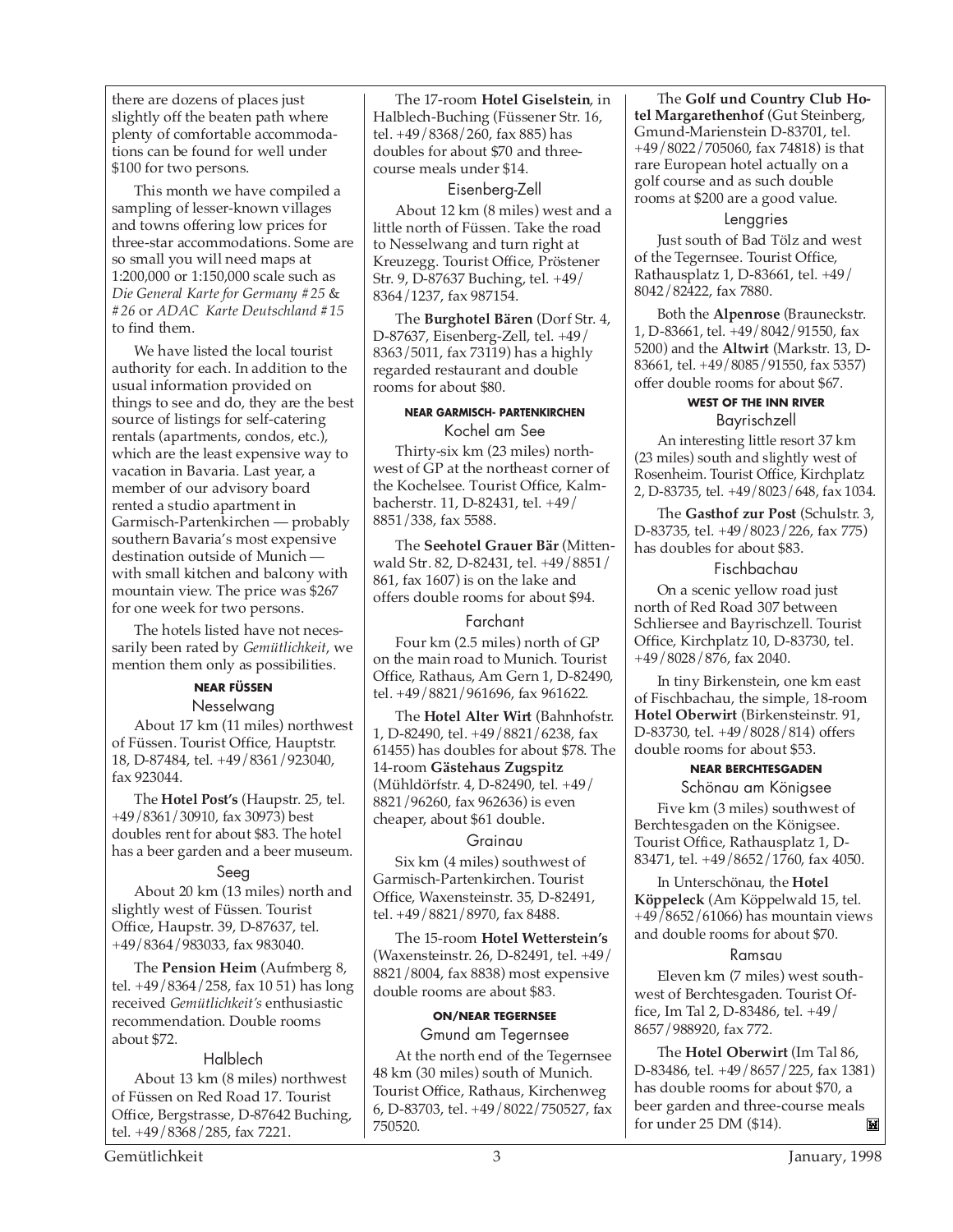#### *AUSTRIAN HOTELS Continued from page 1*

Rates for extended stays, of course, will be less on a per-day basis than we paid.

Though it is not in the country, we are also including a review of a popular Innsbruck hotel that is part of the Romantik group. It offers an interesting comparison with accommodations available just a few minutes away in the countryside.

We didn't reserve ahead at any of these hotels; we simply stopped and inquired as to the availability of a room for one night. In high season, this footloose approach might not work so well, but we were in luck.

#### Hotel der Bär Ellmau

The Bär's several buildings sprawl over the hillside above the town, a position that takes advantage of a fine view of the Kaisergebirge range. Five-star amenities include two swimming pools, a beauty center, free bicycle use, a long list of guest activities, supervised activities for kids, tennis and six golf courses in the vicinity.

On two visits, we have found der Bär's staff to be exceptionally friendly and helpful, though we required nothing more than a comfortable room and good meal.

In the spacious bar, the hotel's most appealing room, a wall of curving windows takes advantage of the view. The furniture is comfortable; couches and overstuffed chairs arranged around coffee tables are great for groups of four to six. It is particularly pleasant after dinner. Unfortunately, on this visit a rather obnoxious teenager had commandeered the room's sound system and played loud music that matched his personality.

Room Number 212 is on a corner with a balcony off one side, a window on the other and oddly decorated. There is a small sofa in hotpink leather and the bed, covered by a pink and green striped spread, is too low to the floor for our taste.

Bright green curtains feature huge artichokes in various stages of bloom. The toilet is in the same room with the shower, which is a bit of a disappointment for a hotel in this price category.

Though guest rooms at Hotel der Bär are not quite on a par with the Post, Grüner Baum, Tümmlerhof or the two other country hotels in this issue — it's restaurant may be the best of all.

#### **Dinner at der Bär:**

After introducing himself — not usual in Europe — the young, tuxedoed maitre d'hotel, Fabian, escorted us to a large, booth-like window table softly illuminated by a single, low-hanging, shaded lamp.

Before us were starched linens, gleaming stemware and delicate, fresh blossoms floating in a giant wine glass. Somewhere, a piano rippled familiar show tunes.

Above us, of course, were heavy wooden beams and had it been summer the view across the valley to the mountains would have been a glorious one. The floor covering was a green/grey carpet with white bears woven into it.

Our traditionally dressed waitress served us Trumer Pils in tall, slim glasses.

The half-board dinner began with a few tiny baked shrimp followed by a morel mushroom soup sprinkled with tiny croutons. Next came a dish with Asian overtones; *Fischstrudel auf Wildreisrisotto*, flaky white fish in phyllo crust over a mixture of white and wild rice.

Following a bit of sorbet to reset the tasters came the featured course, three small pork medallions, first grilled then coated with a sauce of Gorgonzola cheese and quickly broiled to form a light crust.

There was also a better than average, serve-yourself cheese buffet and a rather dramatic dessert presented on black plates with wings of white chocolate mousse, *Tiramisueis* and fresh berries. A fine finish to an excellent meal.

With it we drank a somewhat pricey but excellent Italian red wine — Cru "Occhetti," Nebbiolo d'Alba, Prunotto, 1989 — for which we paid 520 AS (\$41). There were many less expensive choices.

Breakfast was the bounteous buffet one expects at a country hotel of this category.

We paid 2560 AS (\$202) for room, breakfast and dinner.

**Getting there:** Proceed east to Ellmau about 20 km (13 miles) on Red Road 312 from the Wörgl exit on A12 Autobahn just south of Kufstein. The nearest rail station is in St. Johann im Tirol, about 12 km (8 miles).

**Daily Rates:** Singles 930 to 1180 AS (\$101 to \$125), doubles 1460 to 2760 AS (\$196 to \$230). Rates include breakfast and dinner. No cards. **Contact:** Hotel der Bär, A-6352 Ellmau, Tirol, Austria, telephone 53

58/23 95, fax 53 58/23 95-56. **Rating:** QUALITY 17/20, VALUE 14/20

> Hotel Jagdhof Neustift

Austria's Stubaital, a few kilometers south of Innsbruck, is a narrow valley running at a southwestern angle off the main highway to Italy. Neustift is one of the larger villages along the valley road which deadends at the Stubai Glacier, where there is year-round skiing.

Arriving in the early afternoon by car, we inspected two rooms before choosing Number 211, a *Burgstall* apartment for 2840 AS (\$227), includ-

|                                                                      |                              | <b>Ranking the Four Hotels</b> |                        |  |  |  |
|----------------------------------------------------------------------|------------------------------|--------------------------------|------------------------|--|--|--|
| Food                                                                 | Room                         | Friendliness                   | Overall Ambiance       |  |  |  |
| der Bär                                                              | Jagdhof                      | der Bär                        | der Bär                |  |  |  |
| Jagdhof                                                              | St. Peter                    | <b>St. Peter</b>               | Jagdhof                |  |  |  |
| St. Peter                                                            | der Bär                      | <b>Schwarzer Adler</b>         | St. Peter              |  |  |  |
| <b>Schwarzer Adler</b>                                               | <b>Schwarzer Adler</b>       | Jagdhof                        | <b>Schwarzer Adler</b> |  |  |  |
| Cost for one night with breakfast & dinner (not including beverages) |                              |                                |                        |  |  |  |
| Jagdhof-\$227                                                        | <b>Schwarzer Adler-\$218</b> | der Bär-\$202                  | St. Peter-\$157        |  |  |  |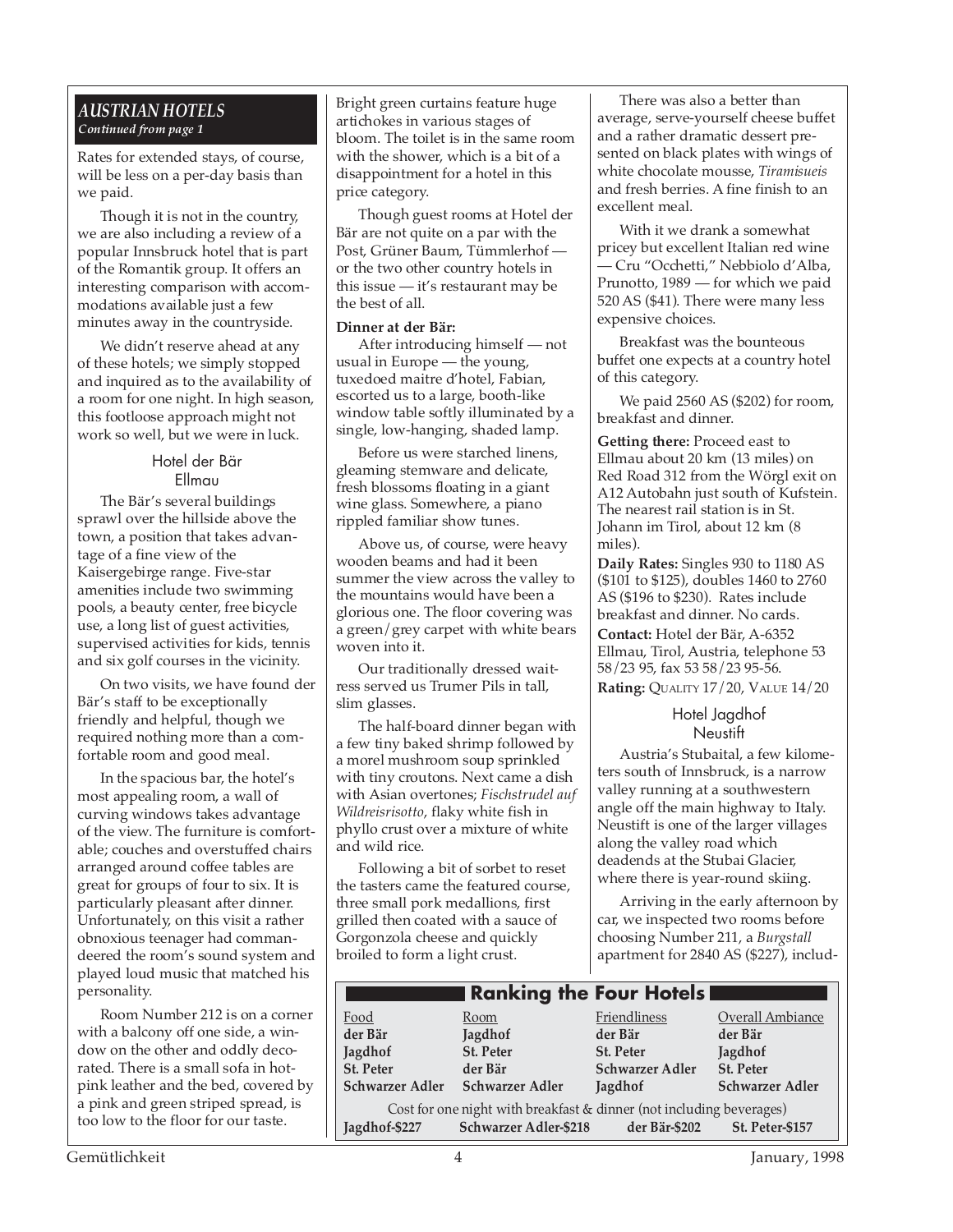ing breakfast and dinner. We chose it over a standard double room for about 300 AS (\$24) less. Number 211 was really three rooms: one with a queen-size bed, another with a single bed, and, between the two, a sitting room with huge L-shaped sofa, coffee table and TV. The large bathroom consisted of shower, tub and double sinks in one space, and the toilet in a separate room. Among the four hotels reviewed here, this was easily the best room we occupied.

The Jagdhof has all the five-star refinements: indoor and outdoor pools, beauty farm, fitness facilities and so on.

The welcome was routine and not especially warm.

#### **Dinner at Jagdhof:**

Dining rooms in Austria's fivestar country hotels are the quintessence of rustic elegance and the Jagdhof's is a fine example of the genre. Walls and ceilings, of course, are light wood with frescoes, and the floor's scrubbed planks are scattered with Oriental rugs.

The candlelit table, designated as ours by a small ceramic plaque inscripted with a gold "Bestor," was set with pewter chargers covered by embroidered doilies. A slim pewter vase held a single rose.

The half-board dinner, accompanied by live zither music, started with a thick, slightly smoky tasting barley and bacon soup, followed by salad from a well-stocked and maintained buffet. Roast lamb in a reduction sauce served with house-made *Spätzle* and creamed carrots was satisfying but hardly *haute cuisine*.

From the lengthy but expensive wine list — Austrian wines \$30 to \$50, a passable Chianti from Villa Antinori at \$70, for example — we selected a disappointing-at-the-price (520 AS/\$41) Austrian cabernet from Neuseidlersee, south of Vienna.

Service was attentive but rather formal (the servers timed the lifting of the silver domed lids covering our entrees and whisked them off with a flourish).

There was a choice of attractive

#### **Notes from a Traveler's Journal**

• Across the road from the **Hotel Jagdhof** in Neustift, the Czech beer, **Budvar**, is available at the **Hubertus Ba**r.

• A salami and cheese sandwich on a Kaiser roll at Neustift's village **Metzgerei** is a bargain at 15 AS (\$1.18).

• For those who don't hike or ski, there is little to do in the **Stubaital**, though the drive up to the glacier is quite scenic and Innsbruck is less than an hour away.

• In Seefeld, for local color, try the **Milchhof** on Münchnerstrasse. The beer is Puntigamer and the clientele earthy; many grizzled characters in Tirolean dress, but *very* smoky.

• A pleasant half-day excursion from Innsbruck is first to **Schloss Ambras**, in the forest just above the Autobahn southeast of the city, the favorite residence of the Archduke Ferdinand.

From there, take the yellow road south, then east and slightly north through Rinn and Tulfes, then back under the Autobahn and across the Inn river to **Hall in Tirol**, a very old town full of picturesque streets and buildings. Stop for refreshment at **Anisbrau**, Schlossergasse 15, a brewery from 1700 to 1900 and now a well-worn restaurant-bar with vaulted ceilings and wood wainscoting. This un-touristy "local" has the requisite smoky atmosphere and collection of weathered old men nursing a beer or glass of wine. We had a lunch here of soup and Zipfer beer for 109 AS (\$8.50 for two.

Continue on to **Schwaz** on the pretty yellow road that runs east northeast through farms and pastures above the Inn. You must again cross the river since the town in on the south bank. We found Schwaz not nearly so interesting as Hall. A quick return to Innsbruck is via the Autobahn.

Use map *Die Generalkarte for Austria #7*. *Continued on page 6…*

desserts and/or a selection of cheeses from a buffet.

Overall, a good meal in very pleasant surroundings. The evening was slightly marred, however, by our after-dinner experience. We sat by the imposing fireplace in the bar waiting to be served. Other than two or three patrons on stools at the bar itself, we were the room's only customers. Unfortunately, something we had eaten had apparently rendered us invisible because no one ever inquired as whether we wanted a cup of coffee or a \$500 bottle of Chateau d'Yquem. Not really needing the calories, we toddled off to bed after about 10 minutes.

Despite the unenthusiastic welcome and being ignored in the bar, we like the Jagdhof and would happily return.

**Getting there:** From Innsbruck, take Red Road 182 south which parallels Autobahn A22 toward the Brenner Pass. (The Autobahn is much faster but you will pay a 50 AS/\$4 toll.) Angle southwest into the Stubai Valley at Schönberg. The nearest rail station to Neustift is in Fulpmes, about six km (4 miles).

**Daily Rates:** Singles 1270 to 1770 AS (\$100-\$139), doubles 1960 to 3100 AS (\$154-\$244), apartments 2840 to 4,080 AS (\$224-\$321). Rates include breakfast and dinner. No cards.

**Contact:** Hotel Jagdhof, A-6167 Neustift, Tirol, tel. +43 052/26 2234, fax 2666 503.

**Rating:** QUALITY 16/20, VALUE 13/20

#### Hotel St. Peter Seefeld

In the mountain resort village of Seefeld, northwest of Innsbruck, the traveler can select from a long list of hotels — except in late November when the whole town closes up and the list of open hotels dwindles to a very precious few.

Picking up a car at the Munich rail station about 3 p.m., with Seefeld as our overnight destination, we zoomed down the Autobahn, rolled through Garmisch-Partenkirchen, and eased into Seefeld just before 5 p.m. After stopping at or driving past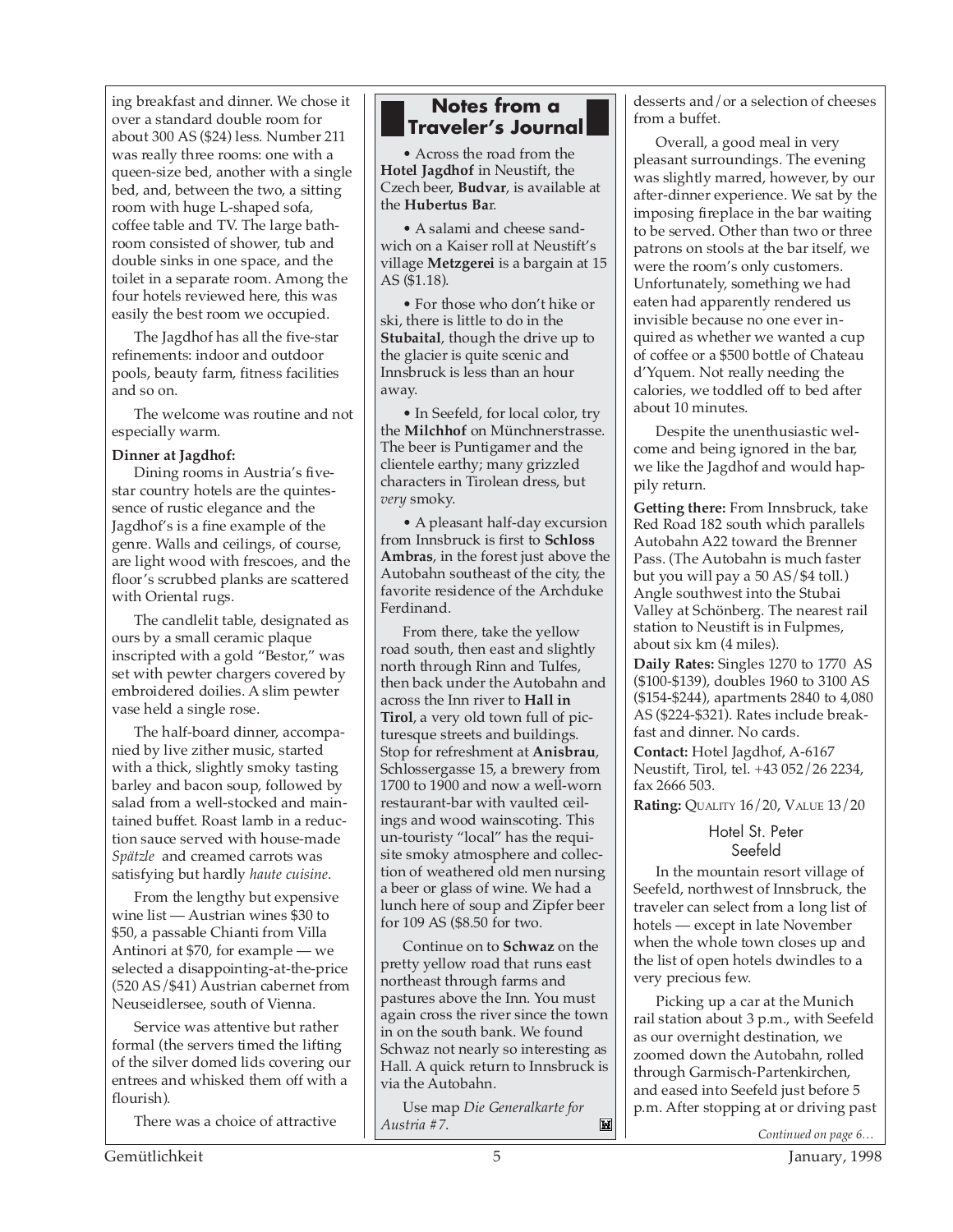#### *AUSTRIAN HOTELS Continued from page 5*

half a dozen hotels and finding none open we asked a pedestrian if even one hotel in town was doing business. Yes, the St. Peter.

At this relatively new, four-star property we were quoted a rate, including breakfast and dinner, of 2000 AS (\$157).

After depositing the rental car in the hotel's basement garage, we rode the lift up to reception and were shown to a comfortable, spacious double, Number 107. In it we found a separate sitting area with couch, coffee table and television, a gleaming bathroom with thick towels and terrycloth robes, and a balcony with a mountain view.

Though the hotel's public rooms feature the usual dark wood beams and paneling, white stucco vaulted arches and deep-cushion chairs and couches, the St. Peter might be just a whisker less richly decorated than the Jagdhof.

Looking at its opulent indoor pool and Jacuzzi spa, however, one sees little difference between this hotel and its five-star brethren.

#### **Dinner at St Peter:**

As virtually the hotel's only guests we were served in solitary splendor in the vast dining room. We supped on *gemischte salat* (brought from the kitchen rather than a buffet because of so few diners), onion soup, spaghetti in a light, rather bland, tomato sauce, and a main course choice of baked red snapper, lamb chops or *Kalbsgeschnetzeltes* (chopped veal). We chose the latter two. The juicy chops were served with lentils and potato croquettes, and the sauteed veal arrived in the usual creamy mushroom sauce with a side of buttery rice.

A bottle of Spanish red, Rioja Campo Viejo Riserva of 1994, 380 AS (\$30) had no rough edges and was a nice accompaniment to the pasta and meat dishes.

There was no cheese course and no choice of desserts, but the sponge cake with hot chocolate sauce and

dabs of whipped cream was more than we needed.

This was a well-prepared, satisfying meal and the simplest among these four hotels.

After dinner we adjourned to comfortable chairs by the bar's fireplace where we intended to finish the evening with a glass of port. A young man who had been talking loudly and animatedly on a cordless telephone, overheard our order and immediately rushed over to recommend a special vintage port. He was unusually fervent in his advocacy and it soon became clear there was, or had been, a party somewhere in the hotel and he had not only played an important role in the wine selection but in the consumption of it as well.

Obviously part of the hotel's ownership or management (though he knew us only as two American guests of the hotel), he then proceeded to tow this writer to the hotel's impressive, brick-lined wine cellar whose contents he passionately expounded upon with hardly a pause for breath.

Back at the fireplace he had the bartender bring a taste of the special port and pledged us one glass without charge if we would purchase the other. The wine was good so we agreed to the proposal and our benefactor returned to his telephone. On our bill when we checked out next morning was a bar charge for \$15. If that's the price for one glass, the wine was even better than we thought.

**Getting there:** Seefeld is about 20 km north of Innsbruck on Red Road 177. It is accessible by train from Innsbruck (about 35 minutes) and Garmisch-Partenkirchen (about 45 minutes).

**Daily Rates:** Singles 850 to 2150 AS (\$67-\$169), doubles 1700 to 4300 AS (\$134-\$338). Rates include breakfast and dinner.

**Contact:** Hotel St. Peter, A-6100, Seefeld, tel. +43/5212/4555-0, fax 455545.

**Rating:** QUALITY 15/20, VALUE 13/20

Schwarzer Adler Innsbruck Looking for an overnight in

Innsbruck prior to catching a morn-

ing train to Zürich, we inquired in person about a room at the Schwarzer Adler, a three-star hotel of the Romantik group near the town center.

We booked Number 401, which was spacious and comfortable enough but a definite cut below the three hotels we had just come from. The cost for two persons was 1900 AS (\$150) with breakfast.

Unlike its country cousins, the Adler has no spas and no great public rooms with massive fireplaces to cozy up to on cold nights. It is a typical city hotel with a tiny streetlevel bar and a restaurant.

#### **Dinner at Schwarzer Adler:**

The warm and cozy little dining room's handful of candlelit tables, head-high dark wood paneling, and leaded windows with deep sills filled with Tirolean knickknacks, is an appealing dinner venue. Add a menu with interesting-sounding dishes and we looked forward to the evening with some relish.

Alas, however, the food ranged between ordinary and dreadful. A shared "Romantik Variations" appetizer plate (150 AS/\$12) was mainly a collection of heavy — and heavilysalted — smoked meat and fish and soggy ratatouille-style vegetables.

Lifeless mixed salads (50 AS/\$4) were followed by medallions of Chamois (235 AS/\$18.50) in a garlicky crust and stuffed breast of guinea fowl (\$17) with a chanterelle mushrooms sauce. Sounds good but we surmise both had been prepared at an earlier time and reheated prior to serving.

For dessert, we asked for plain vanilla ice cream and hot chocolate sauce (60 AS/\$4.75). Though we were at first told the chocolate couldn't be heated, the ice cream came with a steaming boat of it. It was the best part of the meal.

Without beverages, the dinner for two was 851 AS (\$67).

The Schwarzer Adler is comfortable enough, the location excellent and the service pleasant, but the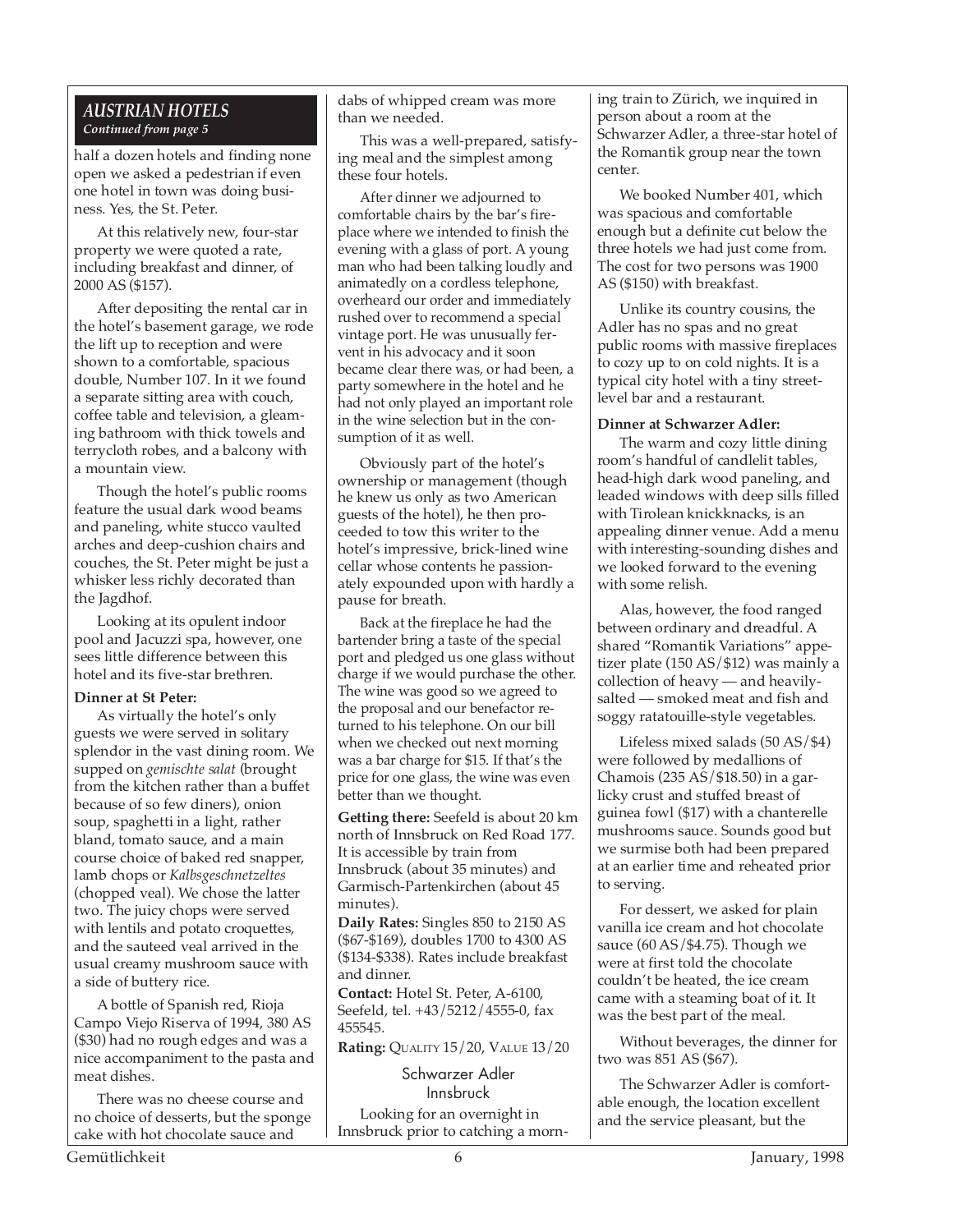restaurant is to be avoided. Your schillings buy much more in the countryside.

**Daily Rates:** Singles 900 to 1250 AS (\$71-\$98), doubles 1500 to 2300 AS (\$118-\$181). Rates include breakfast. **Contact:** Romantikhotel & Restaurant Schwarzer Adler, Kaiserjägerstrasse 2, A-6020 Innsbruck, tel. +43/512/58 71 09, fax 56 16 97.

**Rating: QUALITY 11/20, VALUE 9/20 <b>M** 



#### **Eating in Zürich**

For the price of a new Mercedes one can find obscene four-inch thick veal chops at **Jacky's Stampferstube** and slabs of roast Easter baby goat sliced off the cart at the **Kronehalle**.

But for those of us who aren't Imelda Marcos or Michael Eisner, the cost of eating well in this capital city is genuinely frightening. Ah, but lucky me! A Züricher brother-in-law introduced us to a small, unassuming restaurant called **Hiltl,** Sihlstrasse 28, Zürich city center, katty corner to the **Hotel Glockenhof** and the best food we found in Switzerland.

Carnivores will be astounded, it may taste like meat but it's all vegetarian - and astonishingly meaty delicious. Fascinating selection of entrees and a salad bar with almost a hundred tidbits. One gets carried away, but watch out, you pay by the gram at the end of the line!

Desserts are outrageous and the whole meal fits comfortably into a canny traveler's budget. Another nice plus — the waitresses are young, happy, speak English and are anxious to please. What a delightful discovery!

> DAVID SWIFT LOS ANGELES, CA

#### **Appenzell & Arosa**

Having just returned from a month in Switzerland I have a couple of items of interest I would like to

pass on. On a visit to Appenzell I found some changes at the **Hotel Hecht** (Hauptgasse 9, CH-9050 Appenzell, Fax +42/071/787 1047).

The owners, Maria and Regula Knechtle, have sold their interest in the hotel to other family members. The new owners are Arnold Knechtle and Felix Walker (his wife, Prisca, is Arnold's sister). The new manager is Sammy Engel who comes from the **Palace Hotel** in Lucerne and **Uto Kulm** in Zürich. Maren Leuthard is now the chef and comes from the **Hilton Hotel** in Basel and **Chrug** restaurant in Zürich.

Many excellent home cooked dishes are offered. My personal favorites were Appenzell cheese ball salad and the *Schnitzel* along with *Quollenfrisch* and *Hanfblüte* (made with cannabis) beer from the local **Karl Locher Brewery**.

This winter there are plans to do some remodeling and upgrading of the interior. All members of the staff were pleasant and went out of their way to be helpful. The rooms were comfortable and the hotel is very clean. The wood-paneled *Gaststube* is a relaxing and delightful place to dine as is the larger formal dining room. I would encourage readers to make a visit to Appenzell to stay at the Hotel Hecht and to meet Sammy Engel.

Another Switzerland discovery is the town of Arosa. From Chur, a trip up the mountain on the Rhaetische Bahn is something to remember. In summer, Arosa is a place to just get away and relax and enjoy the sheer beauty of the area. The *Luftseilbahn* to Weisshorn Peak or the *Gondelbahn* Hörnli-Express to the Hörnli Peak are unforgettable. There are many hiking trails to enjoy and in winter there is excellent skiing.

We were there in early October and stayed in a beautiful apartment at the **Hotel Kaiser** (Gerd Kaiser, Poststrasse, CH-7050 Arosa, Fax +41/81/377 4244, rooms \$80 to \$185). The apartment overlooked the mountains and lake and the

train goes into the hill under the hotel and on up to the train station in town. The apartment had livingdining area, kitchen, bath and two balconies. The owner-chef, Gerd Kaiser, had hot bread at our door each morning at 8 a.m.

> COL. DAVID C. SNYDER SR. EVERGREEN, CO

#### **Old Gemütlichkeits Never Die**

The highlight of a recent trip was a three-day visit to the Dolomite region of Italy and the **Hotel Cappella** in the tiny village of Colfosco. We save all our *Gemütlichkeit* issues in binders and whenever we plan a trip to Europe we begin by leafing through the issues to see where we would like to explore this time. We knew we were taking a chance going "cold" to a region we had never visited and using a recommendation nine years old *(Ed. Note: the Cappella was recommended in the November, 1988, issue)*. However, we knew we would find the Dolomites unchanged from the description in an earlier issue and so used it to plan our itinerary.

Note: German became our common language in this region. We speak no Italian and sometimes encountered store personnel who spoke no English, although many did. Our pigeon German came to the rescue quite often!

We planned to spend our 35th anniversary in Colfosco. When requesting our reservation (via fax) I had mentioned it would be our 35th anniversary and therefore we would like a romantic room. We were given a choice of one in the main hotel or one in the newer Residence Cappella a few meters up the street. We flipped a coin and chose the Residence (160,000 Italian lira per person per day, breakfast and dinner included) which turned out to be a stroke of luck.

The town of Colfosco sits high in the Dolomites and sports many hotels. The Capella's main building is huge and built, like most of the others, in typical Bavarian style with window box laden balconies overflowing with bright flowers. Save for